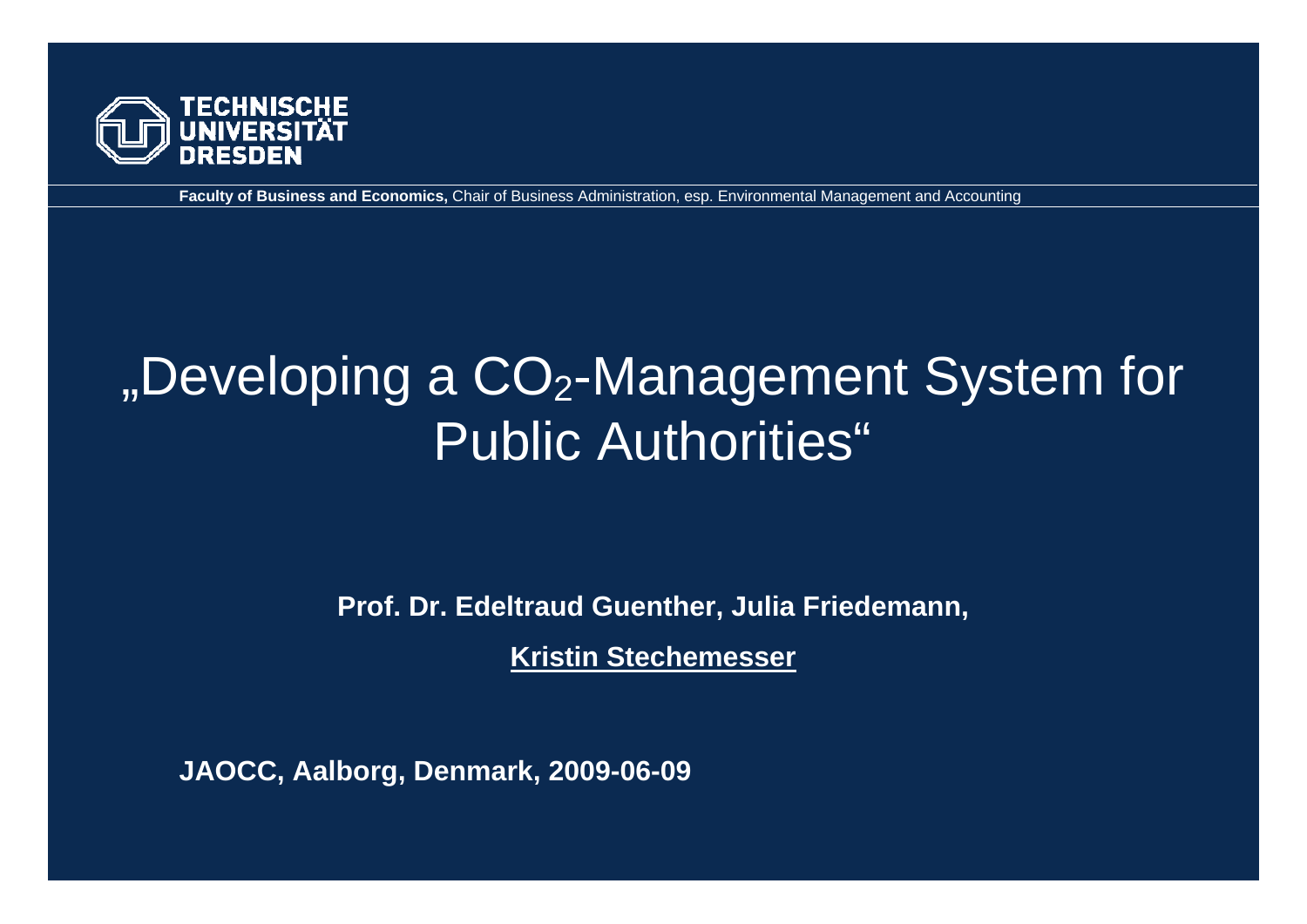

2.Research Questions and Methodology

- 3.Results
- 4.Conclusion

# 5. Further Research

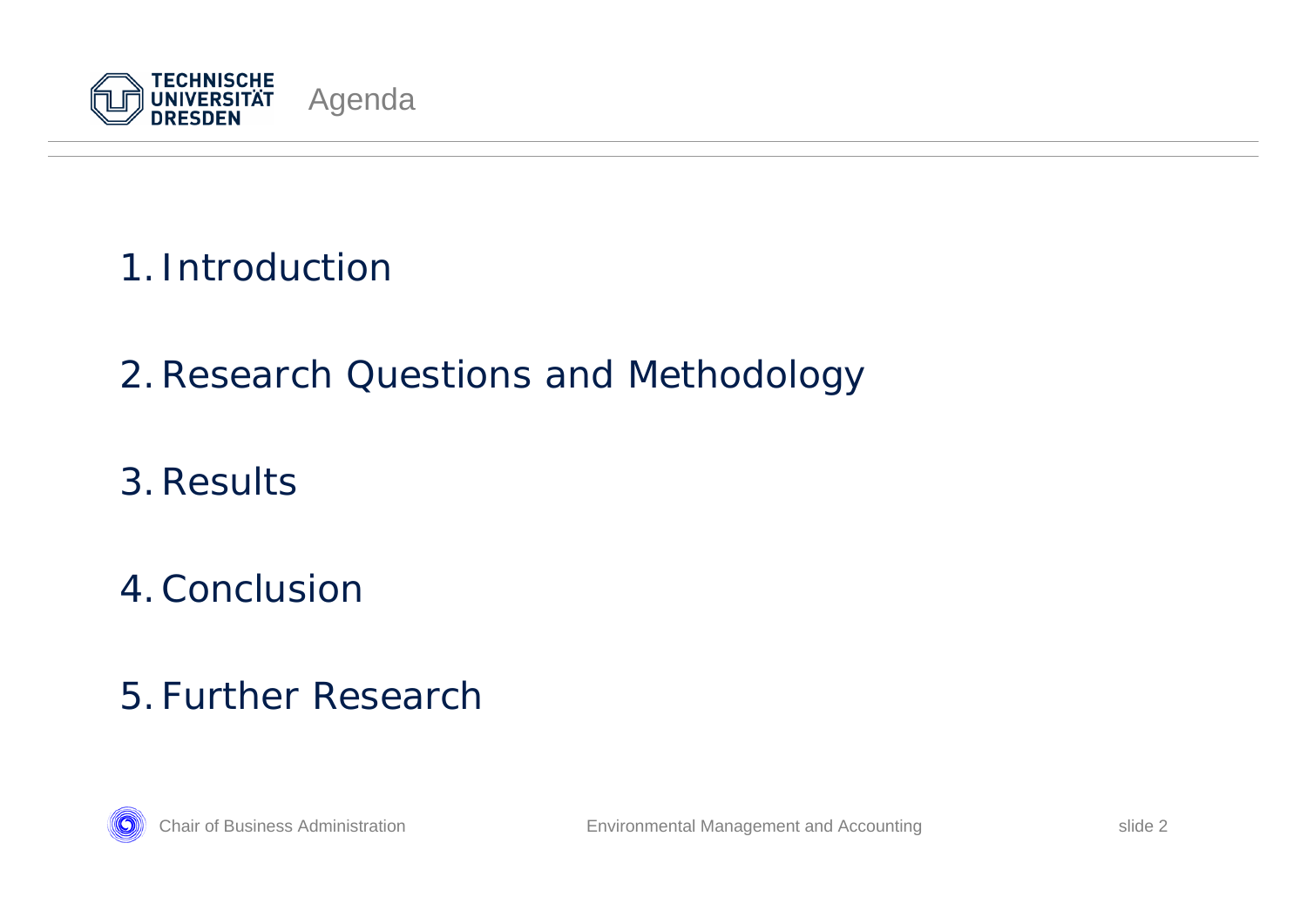

2.Research Questions and Methodology

3.Results

4.Conclusion

5. Further Research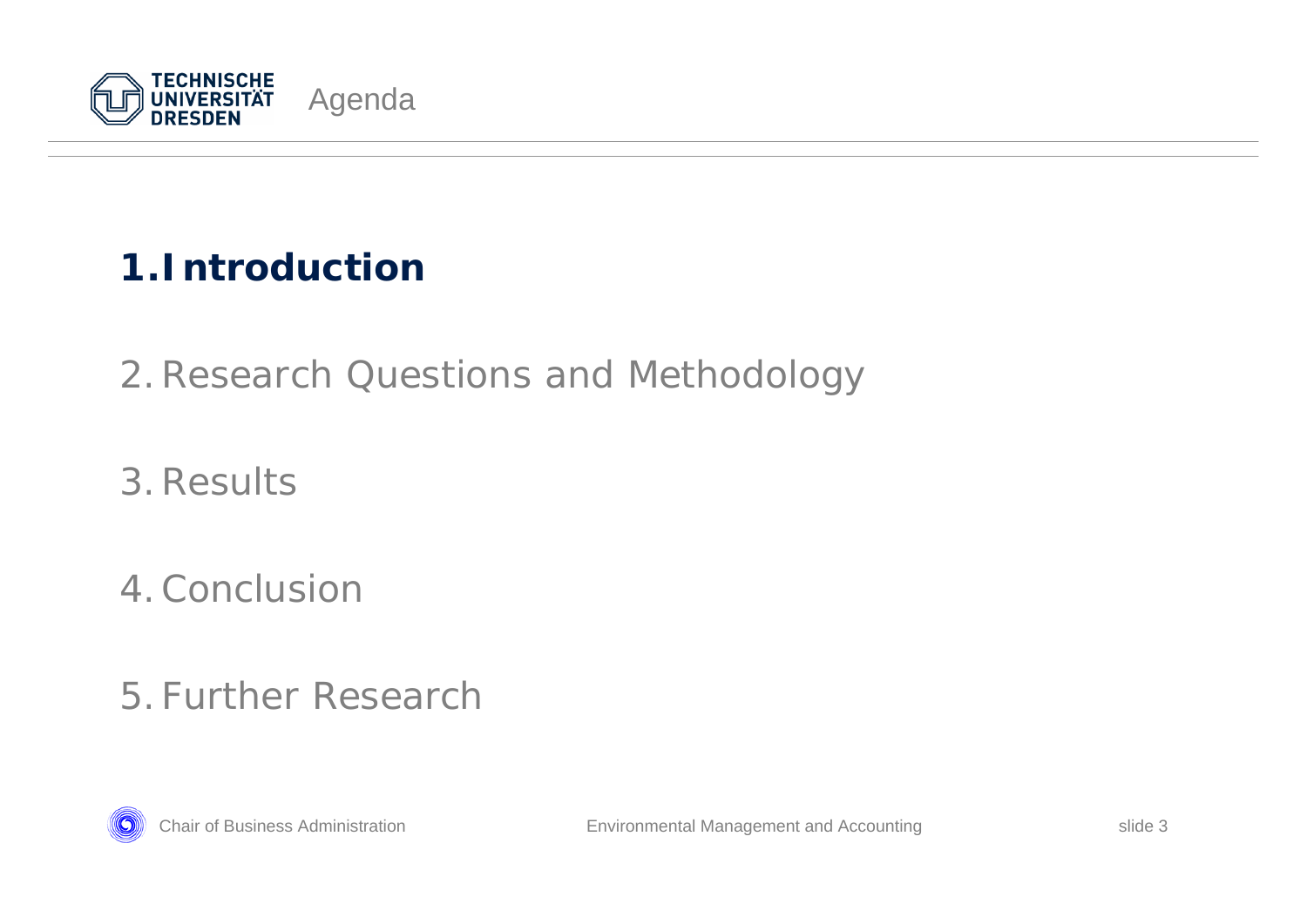

# **2.Research Questions and Methodology**

3.Results

4.Conclusion

### 5. Further Research

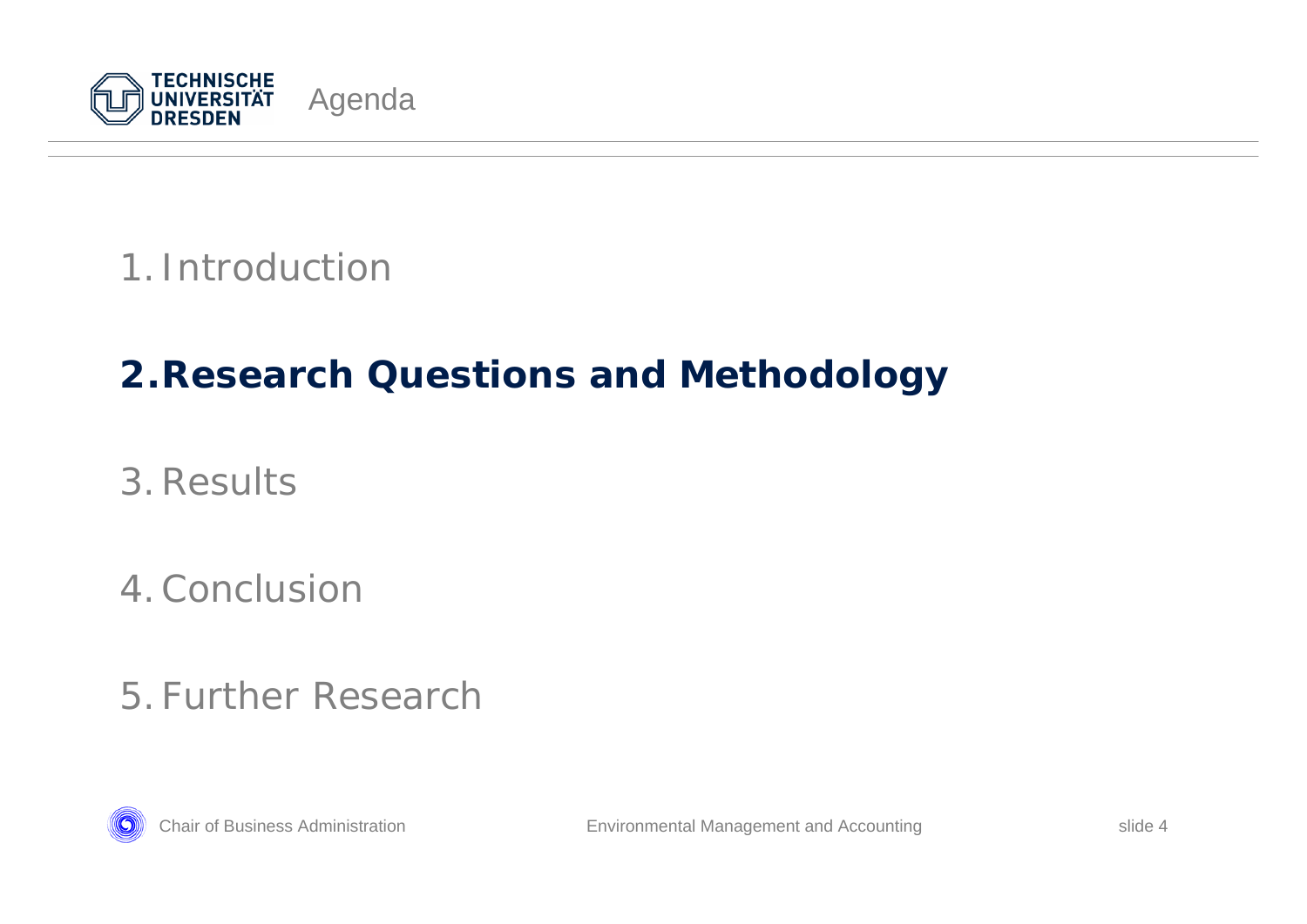

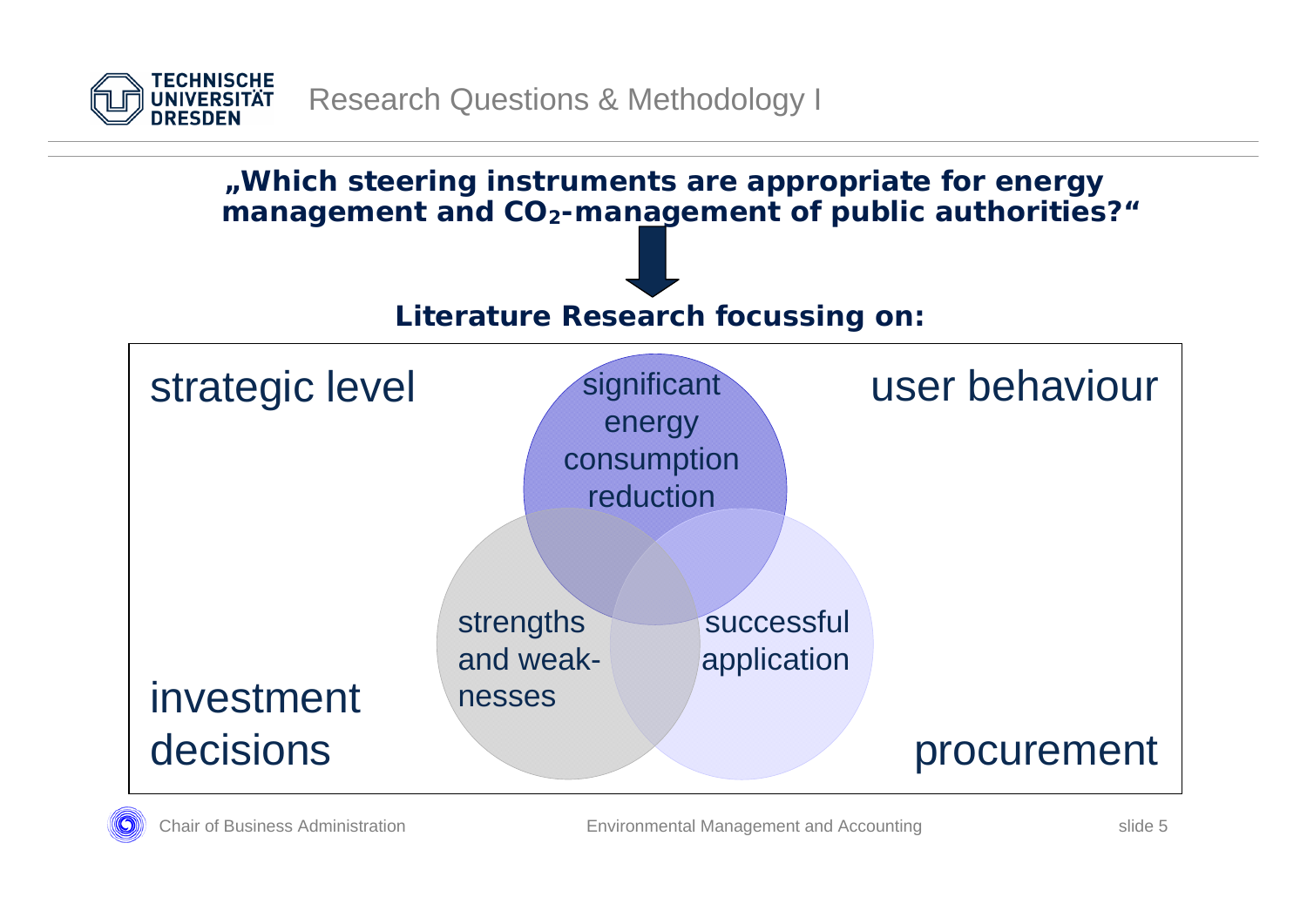

*"Which steering instruments are helpful to overcome hurdles in public authorities?"*

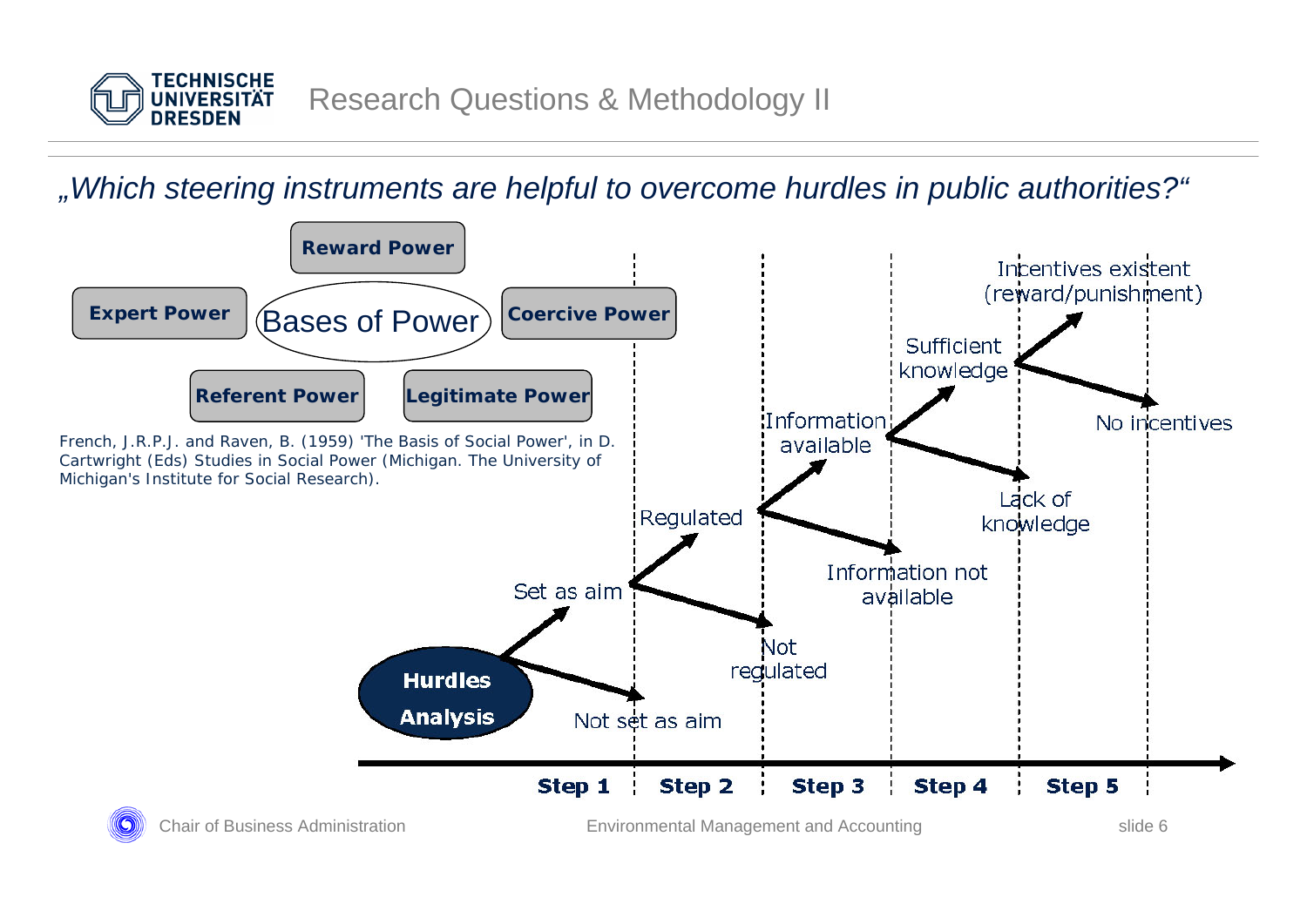

2.Research Questions and Methodology

# **3.Results**

4.Conclusion

5. Further Research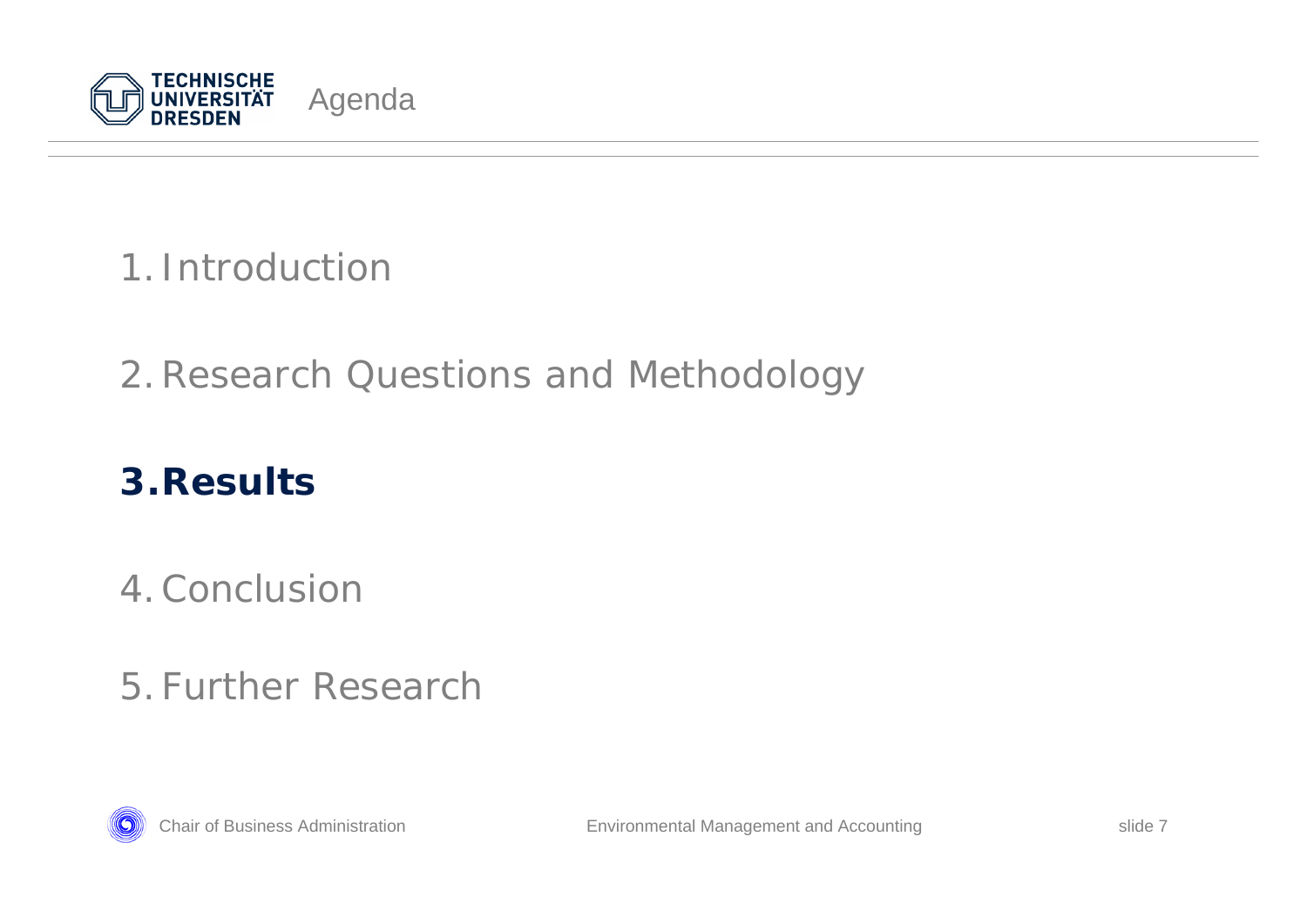

| <b>Strategic instruments</b>                                                        | <b>Instruments with focus</b><br>on user behaviour | Instruments with focus on<br>procurement   | Instruments with focus on<br>investment decisions    |
|-------------------------------------------------------------------------------------|----------------------------------------------------|--------------------------------------------|------------------------------------------------------|
| Mission statement,<br>strategic objectives, key<br>figures                          | Energy savings<br>competition                      | Procurement guidelines                     | Energy guidelines                                    |
| Contract management                                                                 | Informational and<br>educational offerings         | Product databases                          | Consideration of<br>environmental follow-up-<br>cost |
| <b>Budgeting</b>                                                                    | <b>Certificate Trading</b>                         | Life-Cycle Costing                         | Contracting                                          |
| Benchmarking                                                                        | Bonus scheme                                       | Exemplary tender<br>documents              | Life-Cycle Costing                                   |
| Energy consumption<br>controlling                                                   | System of duties                                   | <b>Calculation tools</b>                   | Intracting                                           |
| European Energy Award                                                               | Bonus-Malus-System                                 | Alliance of procurement                    | Conservation fond                                    |
| Municipal energy<br>management                                                      |                                                    | System of duties                           | Informational and<br>educational offerings           |
| Cost accounting                                                                     |                                                    | Informational and<br>educational offerings | Integral planning                                    |
| Labelling/ Seal of quality                                                          |                                                    |                                            |                                                      |
| Agreement on objectives                                                             |                                                    |                                            |                                                      |
| Auditing                                                                            |                                                    |                                            |                                                      |
| Eco-Audit (Eco Management<br>and Audi Scheme)                                       |                                                    |                                            |                                                      |
| <b>Eormation</b> breation and istration<br>description of (sustainable)<br>products |                                                    | Environmental Management and Accounting    | slide 8                                              |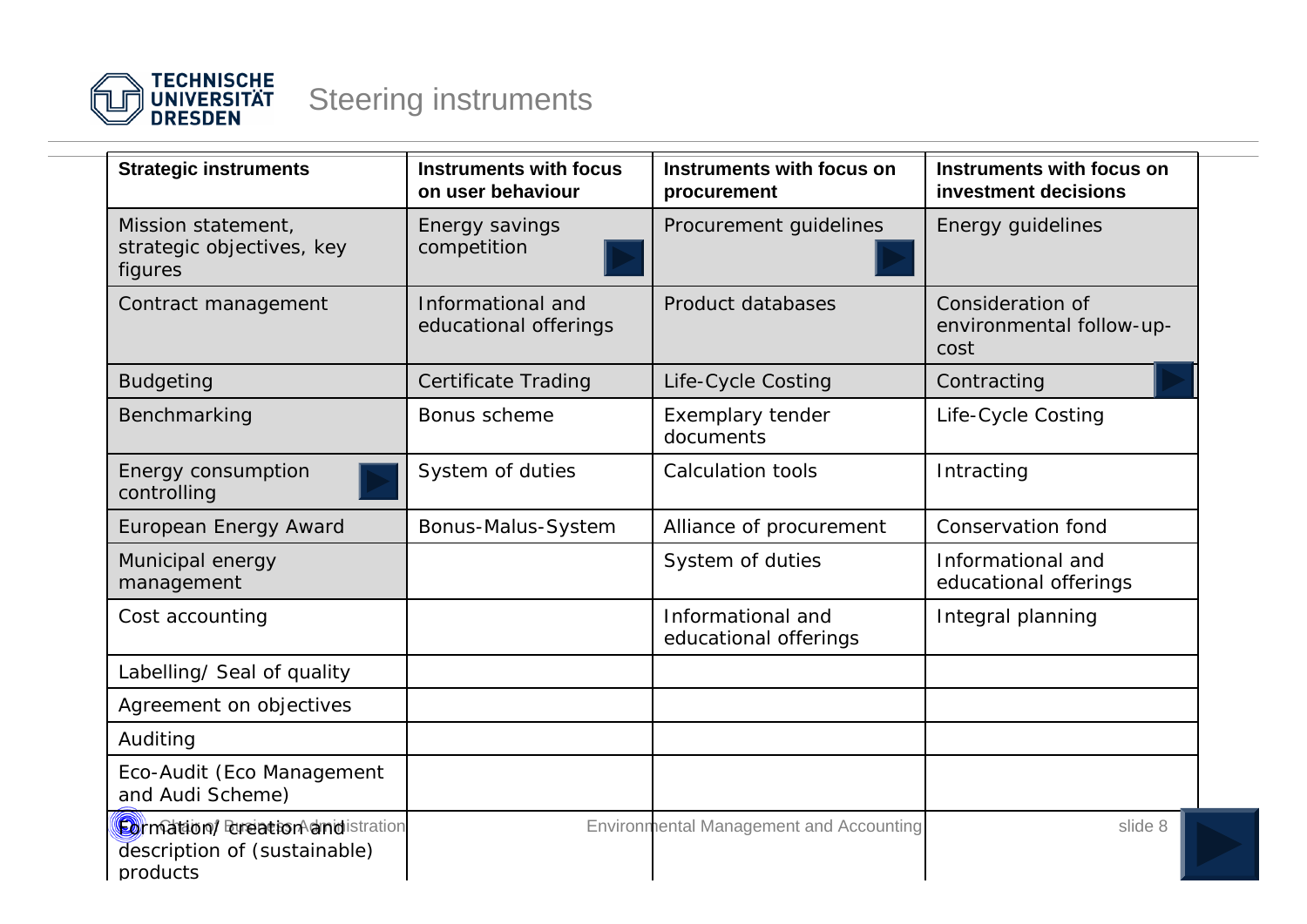

### **Instrument/ adoption for energy saving issues:**

- •developed for specific reduction of energy consumption of municipalities
- •conduce monitoring and minimizing of energy consumption

### **Strengths:**

- • it provides the basic information for an effective energy consumption management
- $\bullet$ an excellent basis for Benchmarking or Energy-Reports

### **Weaknesses:**

- $\bullet$  a sub-optimal solution when different controlling-systems are used simultaneously (e.g. financial controlling, eco-controlling)
- $\bullet$  developing an integrated controlling system is very difficult and requires high effort (time)

### **Example:**

•city of Luneburg



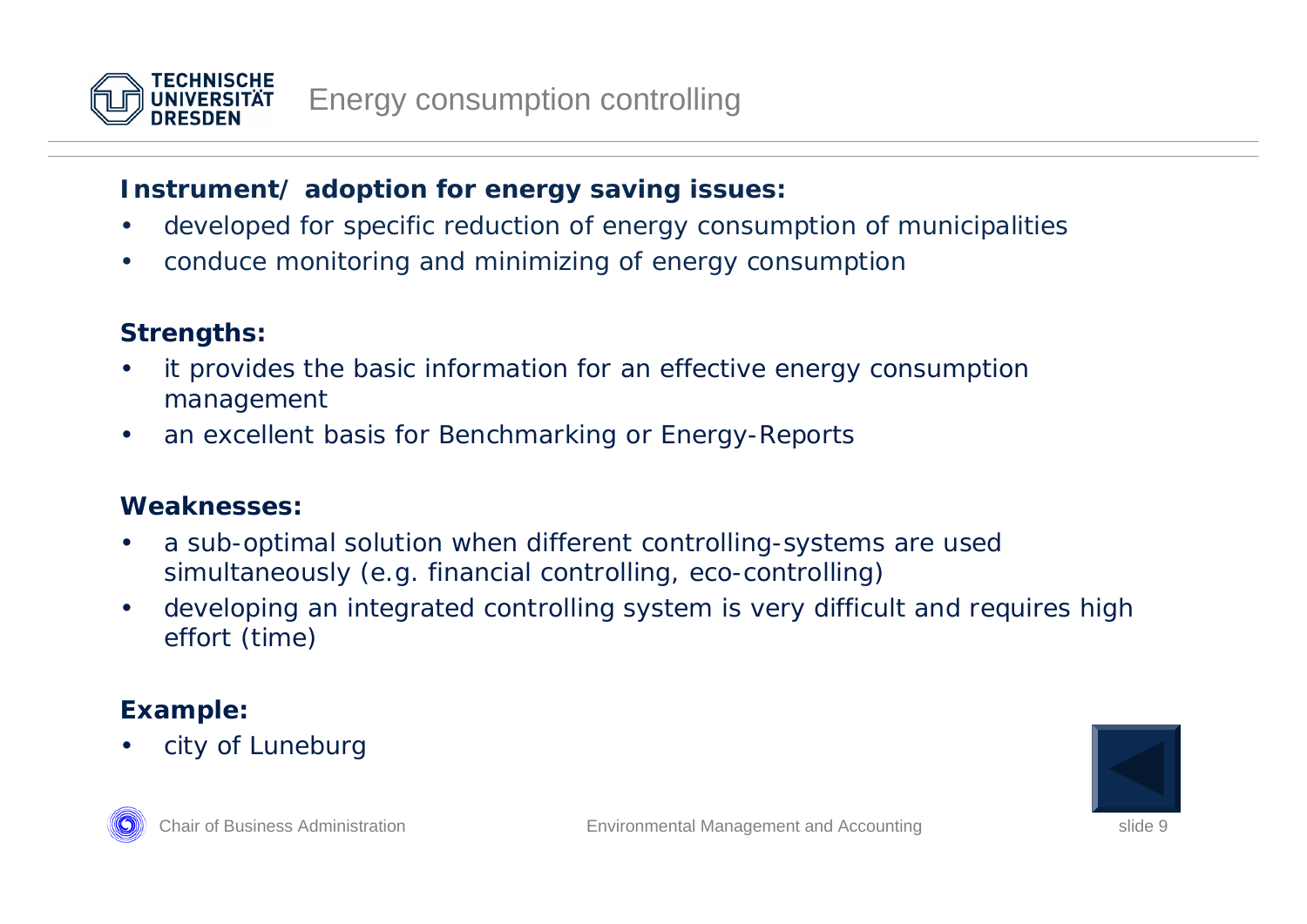

#### **Instrument:**

- •desired behaviour is rewarded with a bonus
- $\bullet$ target groups are individuals, teams or whole organisations

#### **Adoption for energy saving issues:**

•achieved energy saving, energy saving ideas or energy saving projects are rewarded

#### **Strengths:**

- •a high publicity effect
- $\bullet$ the possibility of creating rankings
- $\bullet$ target group and topic can change according to specific objectives of the initiators
- •Good starting for new initiatives

#### **Weaknesses:**

- •only a singular impulse
- $\bullet$  Requires some effort of initiators: spreading the information, collecting data, analysing results and preparing the award ceremony is time consuming

#### **Examples:**

•schools in Emden, Dessau or Bologna

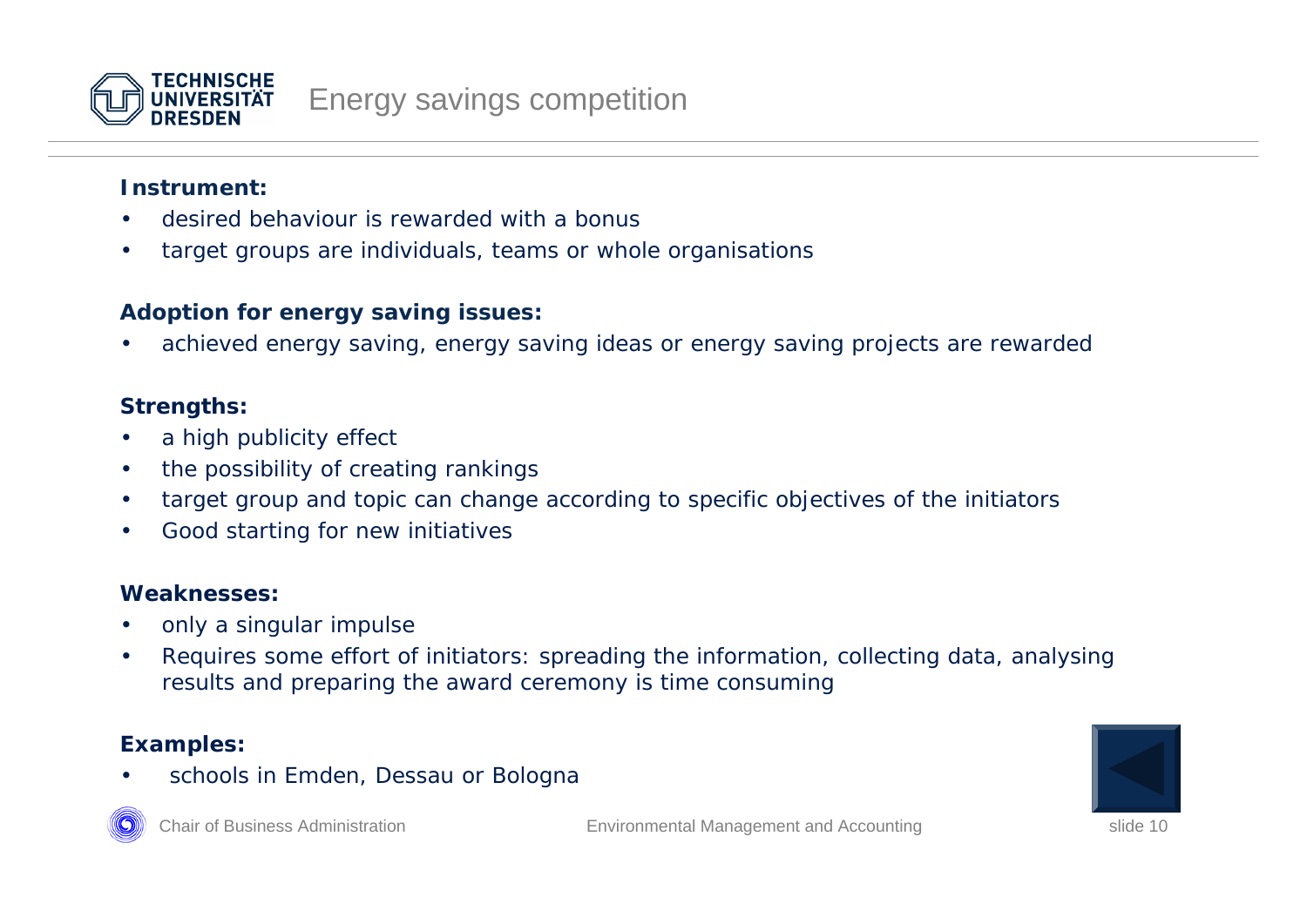

### **Instrument:**

• contain all relevant regulations with regard to organisation, responsibilities, scheduling and further special features of procurement in general

### **Adoption for energy saving issues:**

• could contain criteria for environmental protection and resource protection (e.g. definition of objectives for environmental procurement, determination of specific procedural methods)

### **Strengths:**

• Beforehand defined regulations for environmentally friendly procurement, responsibilities and desired procedures

### **Weaknesses:**

• criteria of environmental protection often already exist, but are not applied due to insufficient motivation and controlling and legal uncertainty

### **Examples:**

•Federal Ministry of the Interior, Beschaffungsamt

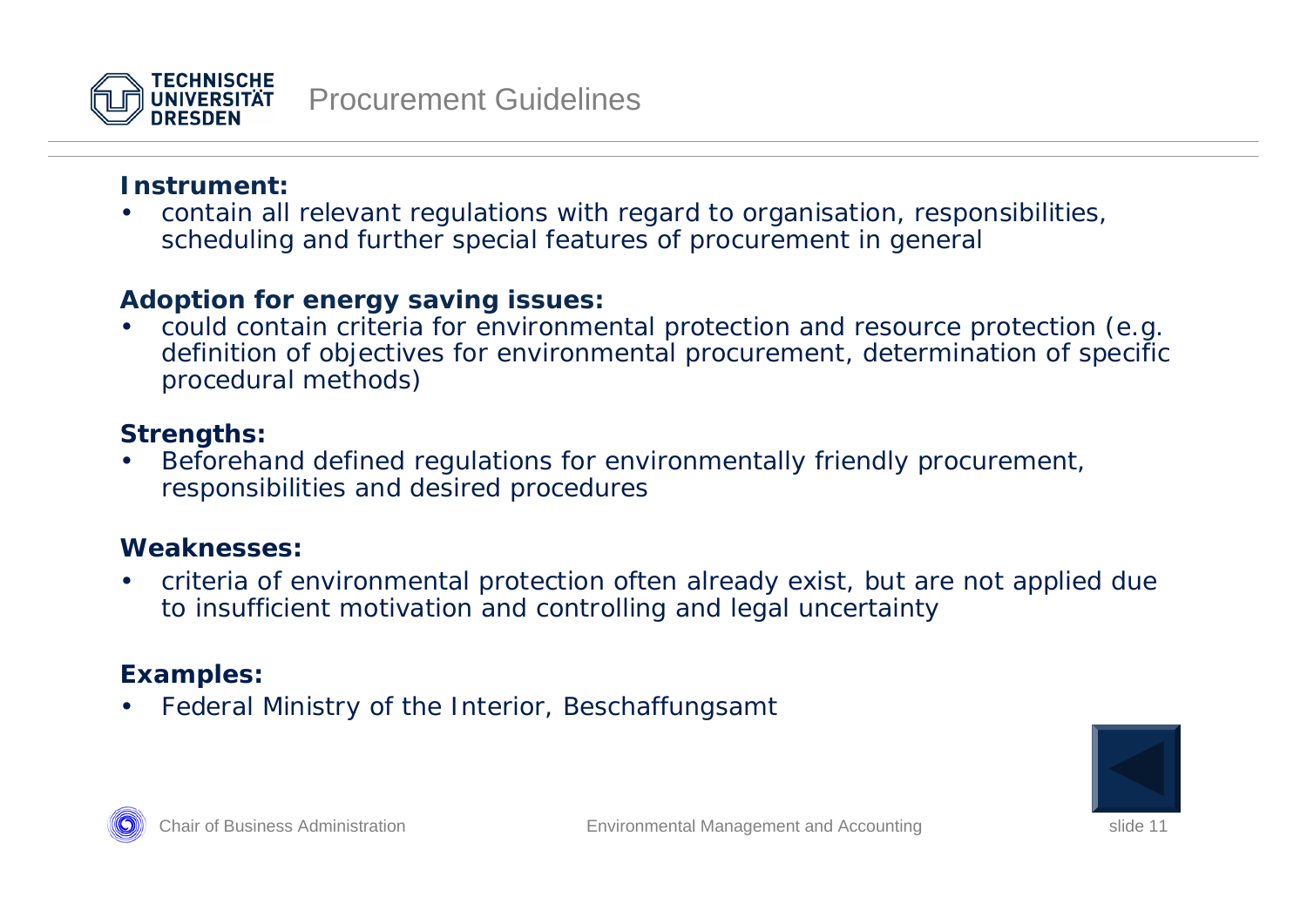

#### **Instrument:**

• Contracting authorities carries over contracting-company at least financing, the planning (regularly), implementing and the mentoring of measures

#### **Adoption for energy saving issues:**

- •Energy-saving contracting
- $\bullet$  Energy-saving contracting: the contracting authority gets a contractually guaranteed minimum of economisations that are used for investments
- •Energy-saving-contracting is recommendable up to  $\epsilon$  100.000 energy costs per building

#### **Strengths:**

- •The administration benefits from cost-saving because of external financing
- •energy-savings are guaranteed
- • the contracting-company is rich in know-how and they also get auxiliary service for example courses of instructions

#### **Weaknesses:**

- •high efforts
- •the establishment of a controlling system
- •the long-term contracts (ten to twenty years)
- $\bullet$ contracting is classified similar to a credit and the administration needs permission

#### **Examples:**

•city of Berlin

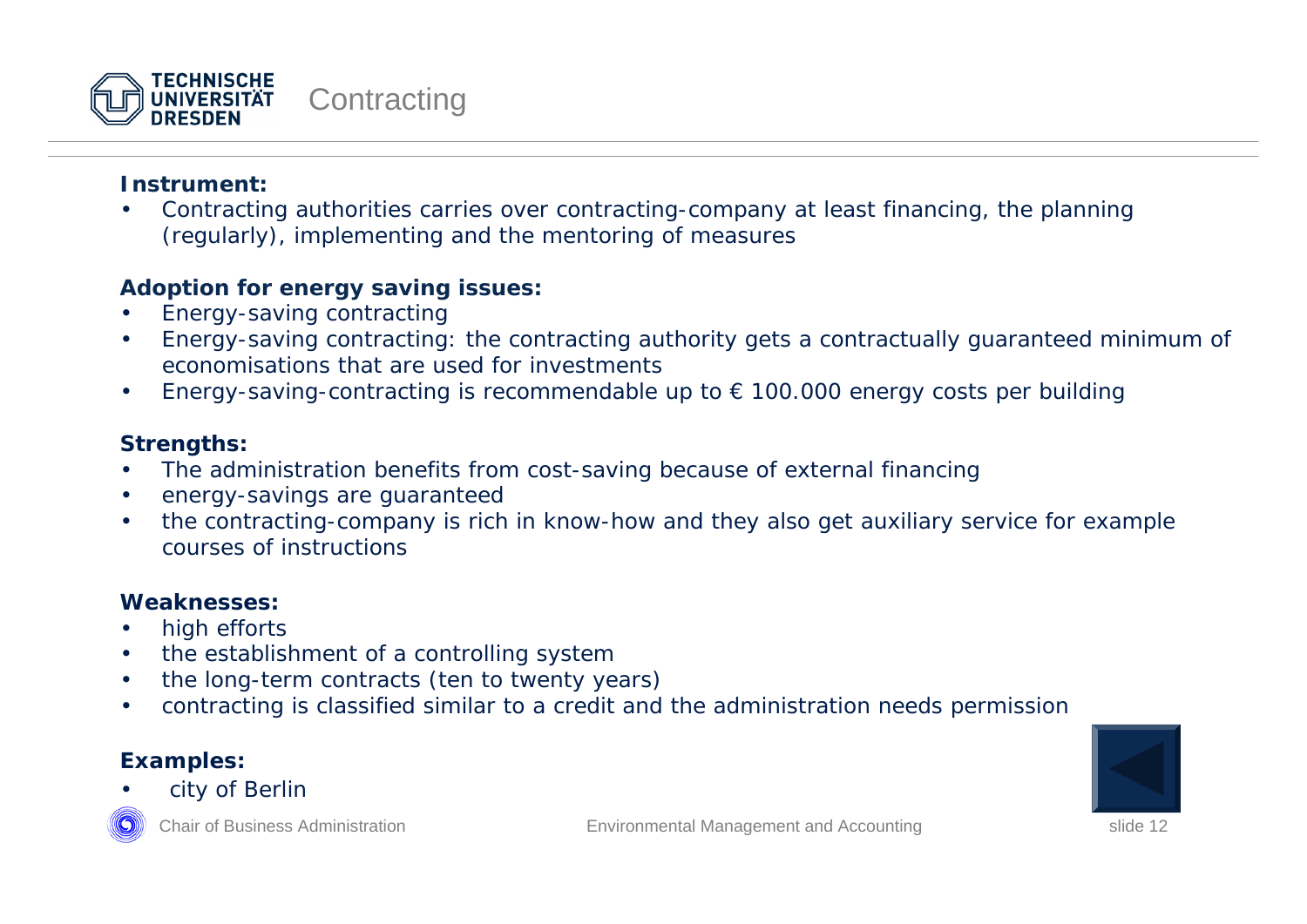

#### *No aims:*

hurdles exist, because energy saving is no aim of the public authority

#### *No rules:*

in the public authority doesn't (still) exist no regulation, departmental for energy saving measures

#### *No information:*

this hurdle relates to required data that are necessary for decision processes for example energy consumption of a machine.

### *No knowledge:*

employees don't understand the relevance of energy saving projects of new implemented process or products or they don't know possibilities of energy saving

#### *No incentive or sanction system:*

employees have no motivation concerning energy saving measures; there are no incentives and also no sanctions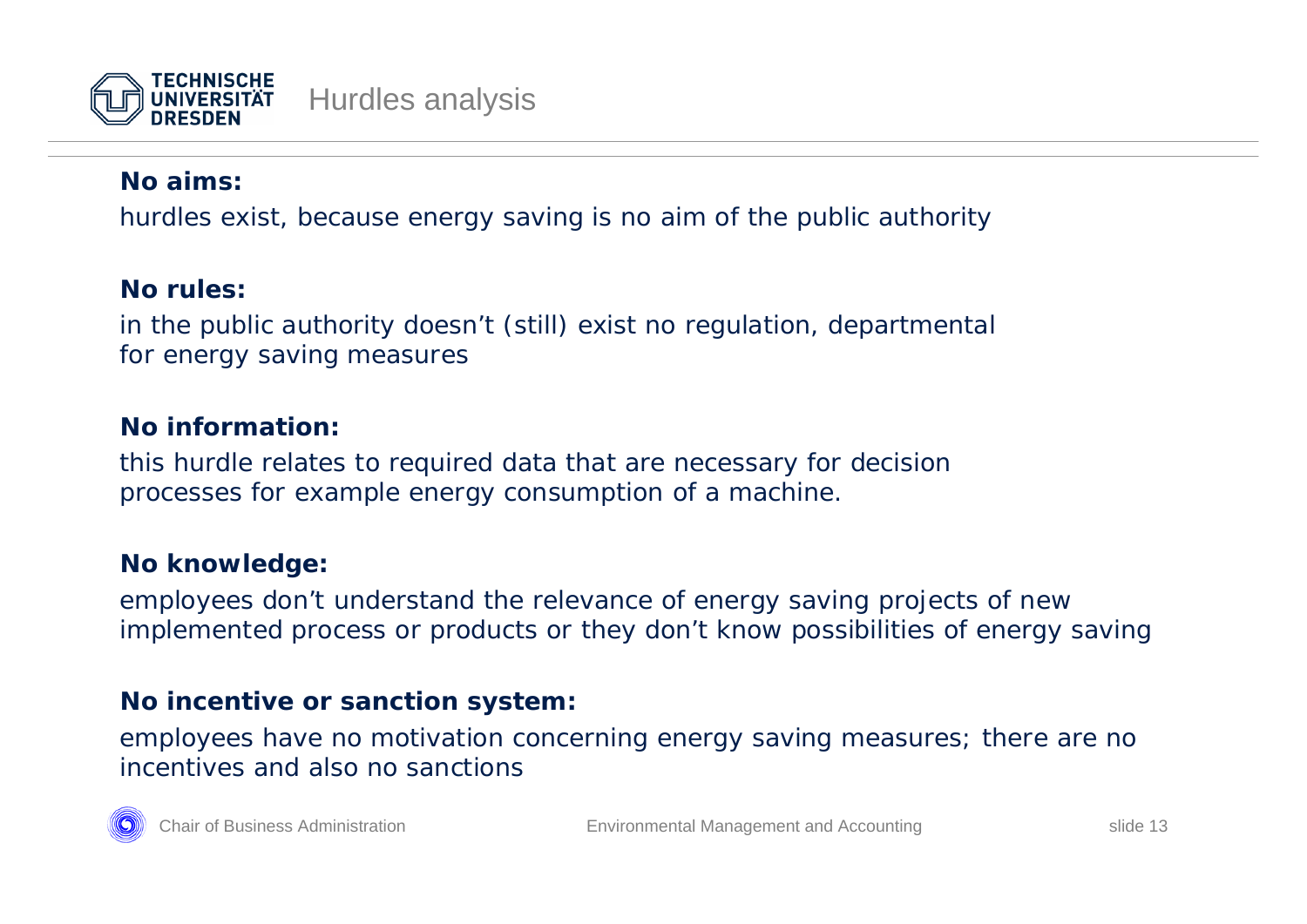

| With these steering instruments                                                                                                                                                                                                                                                                                                                                                                | can overcome<br>following group of<br>hurdles  . |
|------------------------------------------------------------------------------------------------------------------------------------------------------------------------------------------------------------------------------------------------------------------------------------------------------------------------------------------------------------------------------------------------|--------------------------------------------------|
| mission statement, strategic objective and key figures; contract<br>management, agreement on objectives, formation/ creation and description of<br>(sustainable) products                                                                                                                                                                                                                      | no aim                                           |
| mission statement, strategic objective and key figures; benchmarking,<br>municipal energy management, labelling, formation/ creation and description of<br>(sustainable) products, informational and educational offerings, product data<br>bases, exemplary tender documents, calculation tools, alliance of procurement                                                                      | no knowledge                                     |
| benchmarking, energy consumption controlling, European Energy Award,<br>municipal energy management, cost accounting, auditing, Eco-Audit by EMAS,<br>municipal energy management, informational and educational offerings, product<br>data bases, Life-cycle costing, exemplary tender documents, calculation tools,<br>alliance of procurement, integral planning                            | no information                                   |
| European Energy Award, municipal energy management, labelling, Eco-Audit by<br>EMAS, procurement guidelines, energy guidelines, consideration of<br>environmental follow-up-costs, intracting                                                                                                                                                                                                  | no rules                                         |
| contract management, budgeting, benchmarking, municipal energy<br>management, cost accounting, labelling, agreement on objectives, auditing,<br>energy savings competition, certificate trading, bonus scheme, system of duties,<br>bonus-malus-system, , Life-cycle costing, consideration of environmental<br>follow-up-costs, contracting, intracting, conservation fond, integral planning | no incentive and sanction<br>system              |

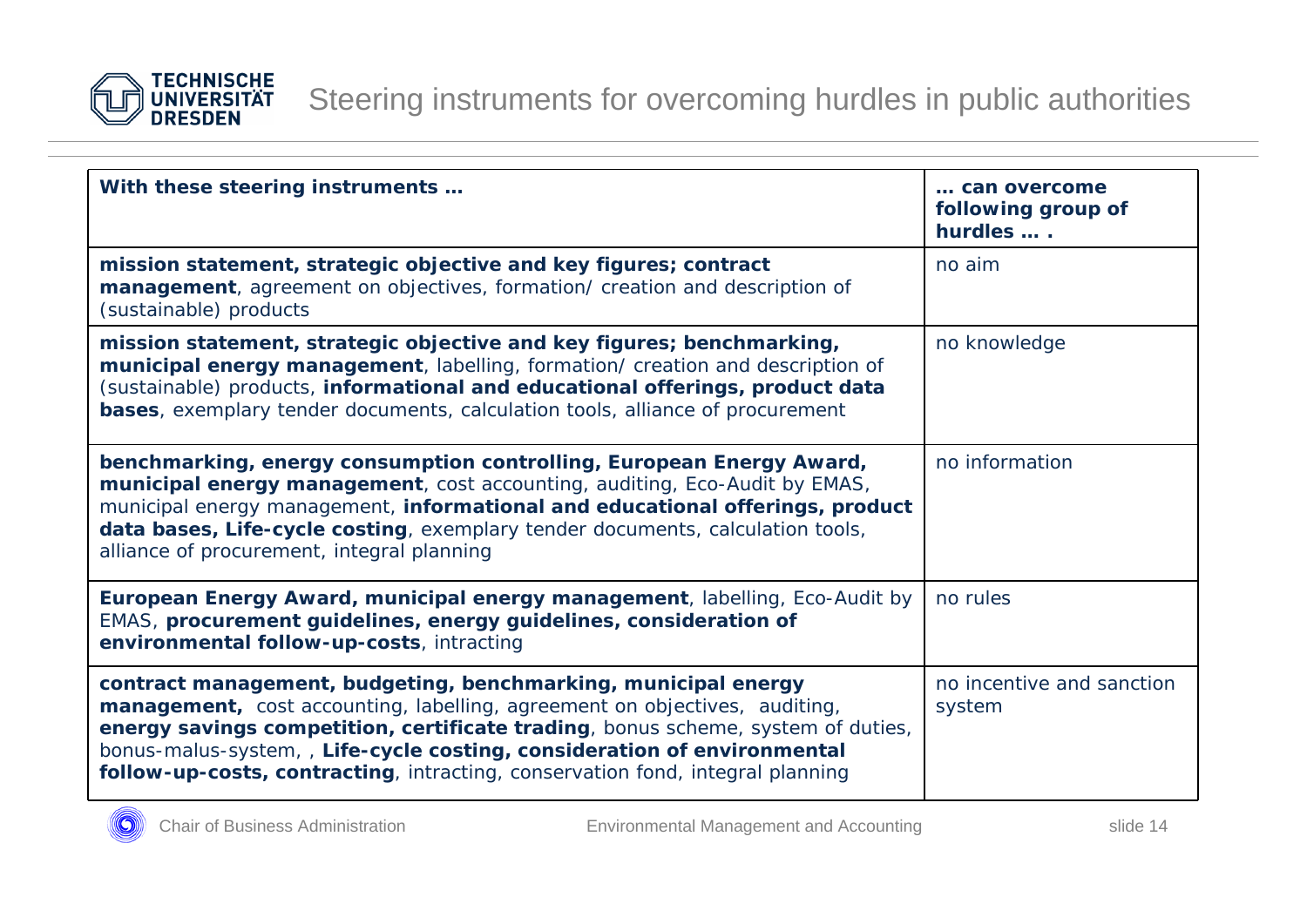

# 2.Research Questions and Methodology

3.Results

# **4.Conclusion**

### 5. Further Research

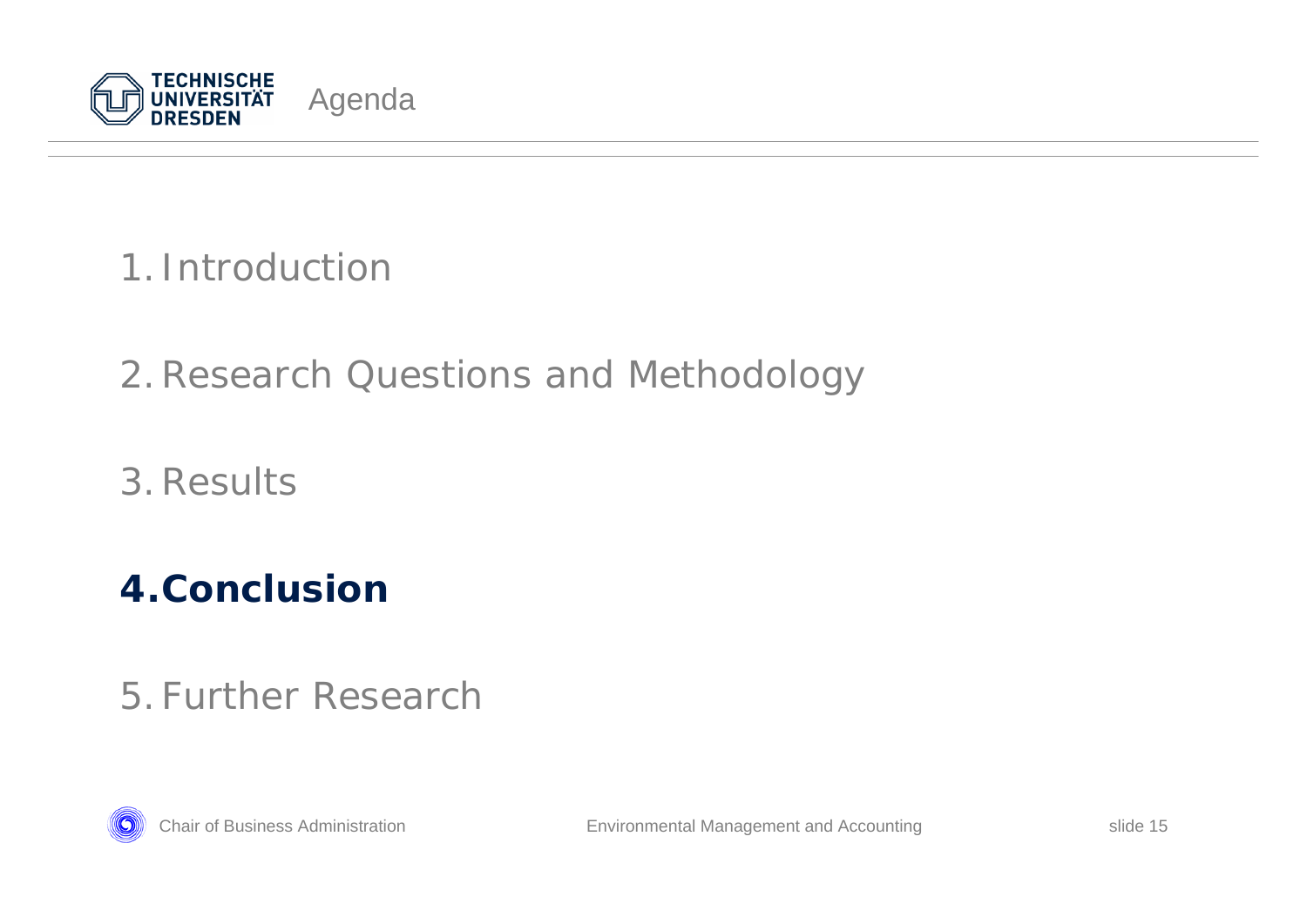

# Identification of existent hurdleschoosing of the appropriate instrument(s) for overcoming hurdles

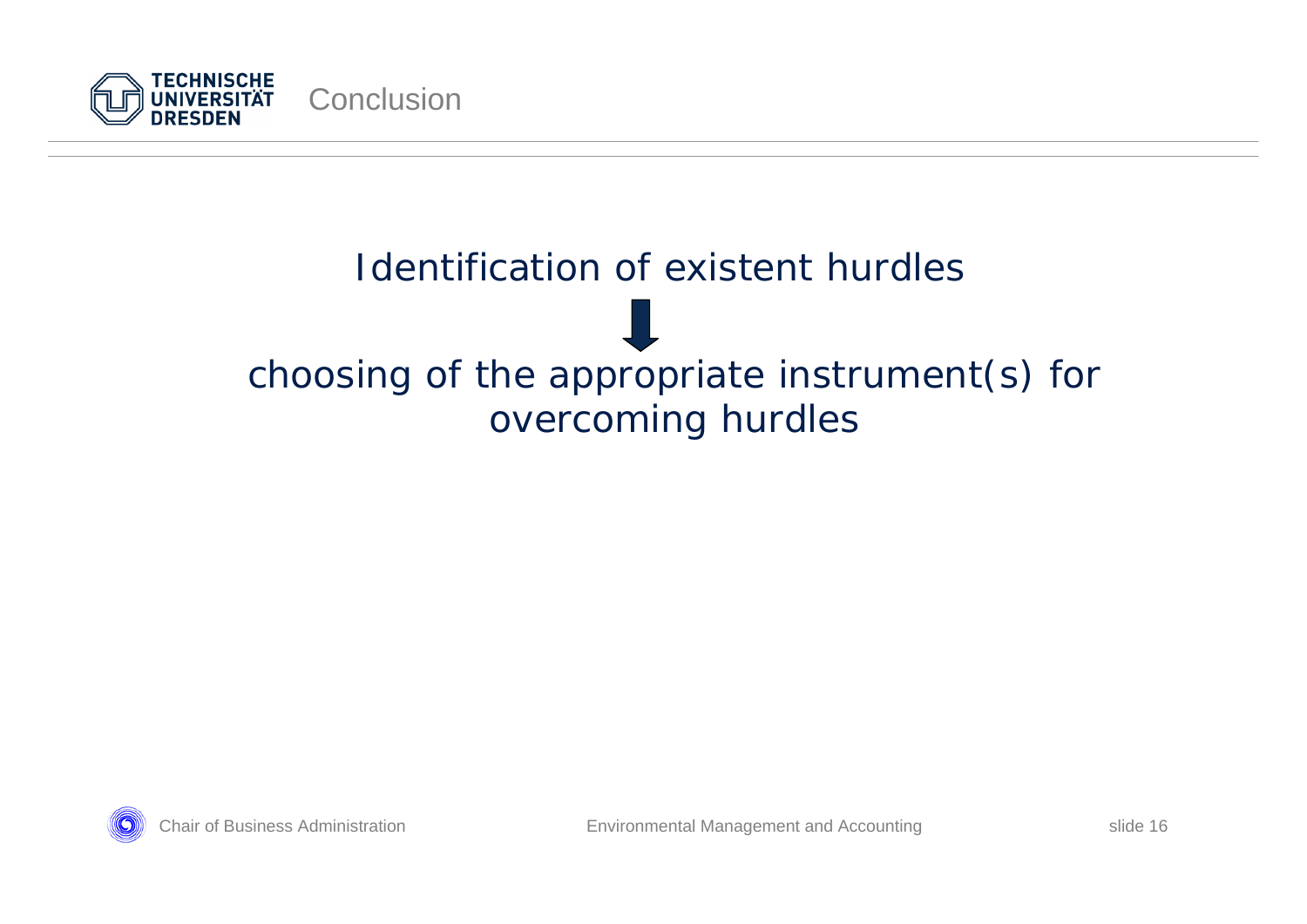

## 2.Research Questions and Methodology

3.Results

4.Conclusion

# **5.Further Research**

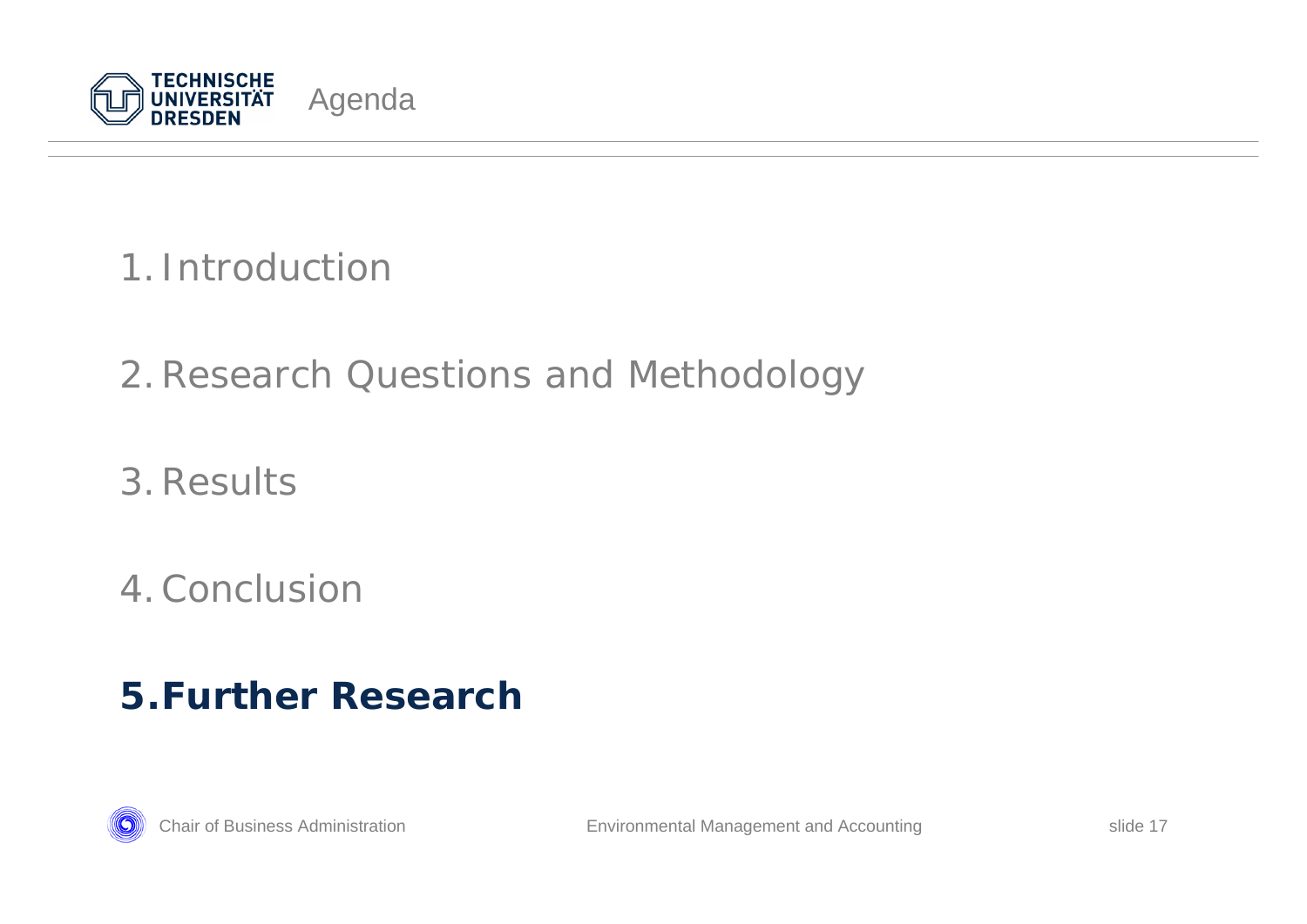



**"Developing and testing of an integrated regional climate adaptation programme for the metropolitan area Dresden"**